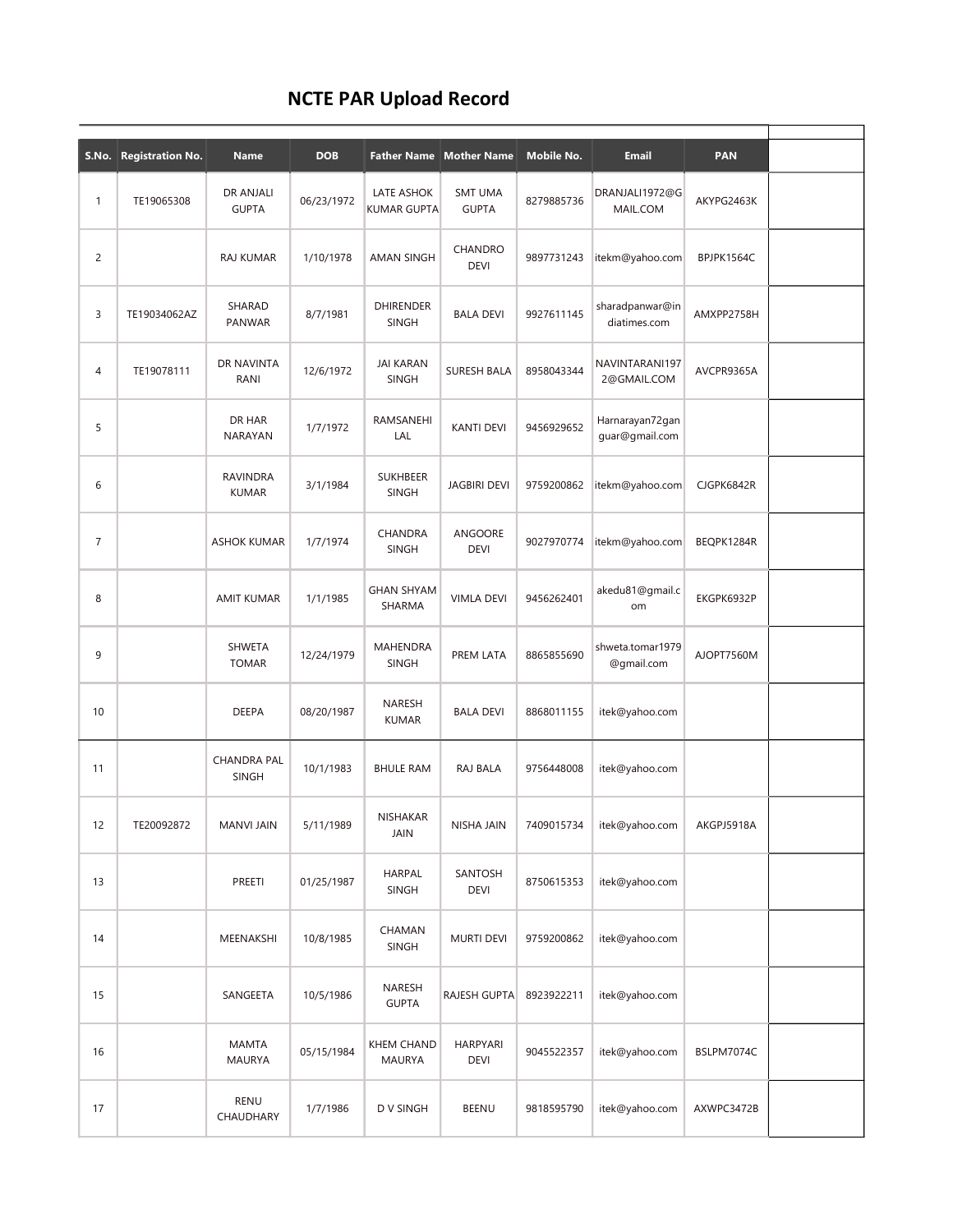| 18 | TE19047135B  | RAJESH KUMAR<br><b>SINGH</b>         | 10/9/1979  | DOODH NATH<br><b>SINGH</b>       | DURGA WATI<br><b>SINGH</b>      | 9452568482 | ITEKM@YAHOO.I<br>Ν | DEPPS5769E |  |
|----|--------------|--------------------------------------|------------|----------------------------------|---------------------------------|------------|--------------------|------------|--|
| 19 | TE19010454B  | <b>ABDUL QADIR</b>                   | 5/5/1986   | ZAHEER<br><b>AHMAD</b>           | SHAMIM                          | 9837172075 | itekm@yahoo.in     | AASPQ6084E |  |
| 20 | TE19000864B  | AMIT KUMAR                           | 7/6/1986   | <b>HANNAM</b><br><b>SINGH</b>    | SARVATI DEVI                    | 9837172075 | itekm@yahoo.in     | AMXPL3586Y |  |
| 21 | TE19057925C  | RAJKAMAL<br>YADAV                    | 4/3/1986   | RAMDAS<br>YADAV                  | ANARKALI<br>DEVI                | 9837172075 | itekm@yahoo.in     | AFFPY2082J |  |
| 22 | TE19000498D  | <b>VIJAY BAHADUR</b><br>YADAV        | 08/27/1980 | RAM ASRE<br>YADAV                | <b>RAJKALI</b><br>YADAV         | 9837172075 | itekm@yahoo.in     | YEYPY2273P |  |
| 23 | TE19040050C  | <b>SUSHIL KUMAR</b><br><b>MISHRA</b> | 12/10/1977 | RAM KRISHNA<br><b>MISHRA</b>     | SHYAMA<br><b>MISHRA</b>         | 9899302920 | itekm@yahoo.in     | PMEPH8611P |  |
| 24 | TE19008030B  | DHARMENDRA<br>KUMAR BHARTI           | 4/3/1986   | <b>MUNNA LAL</b>                 | SHAKUNTLA<br><b>DEVI</b>        | 9899302920 | itekm@yahoo.in     | PHBXB5689Q |  |
| 25 | TE19004448C  | PHIRATU RAM<br>YADAV                 | 4/2/1979   | <b>INDRAJEET</b><br>YADAV        | <b>INDRAWATI</b><br><b>DEVI</b> | 9899302920 | itekm@yahoo.in     | AJEPY0595K |  |
| 26 | TE19025906A  | SANJEET KUMAR<br>PANDEY              | 06/20/1975 | LALMANI<br>PANDEY                | SARASWATI<br><b>DEVI</b>        | 9899302920 | itekm@yahoo.in     | BHTPT4303K |  |
| 27 | TE19056072B  | <b>MANOJ KUMAR</b><br>TIWARI         | 4/7/1972   | RAJENDRA<br>PRASAD<br>TIWARI     | SAVITRI DEVI                    | 9899302920 | itekm@yahoo.in     | ALCPT2096G |  |
| 28 | TE20087750   | SEEMA RANI                           | 04/20/1984 | RATIPAL                          | RAJRANI                         | 9899302920 | itekm@yahoo.in     | BFCPR0507K |  |
| 29 | TE20087754   | KALIKA SHARMA                        | 4/5/1980   | <b>VINOD KUMAR</b><br>SHARMA     | <b>URMILA</b><br>SHARMA         | 9899302920 | itekm@yahoo.in     | CCXPS6367R |  |
| 30 | TE20087756   | PRATIBHA<br><b>GANDHI</b>            | 03/15/1976 | <b>MANI RAM</b><br><b>SINGH</b>  | <b>MAYA WATI</b>                | 9899302920 | itekm@yahoo.in     | ABNPG8107C |  |
| 31 | TE20087759   | ANIL KUMAR                           | 1/1/1978   | <b>JAGAT SINGH</b>               | <b>SHANTI DEVI</b>              | 9899302920 | itekm@yahoo.in     |            |  |
| 32 | TE20087763   | BHAVANA<br><b>GUPTA</b>              | 09/18/1980 | RAMAUTAR<br><b>GUPTA</b>         | <b>DEO KALI</b><br><b>GUPTA</b> | 9899302920 | itekm@yahoo.in     | BDNPG7826L |  |
| 33 | TE20087768   | DEVENDRA<br><b>KUMAR</b>             | 6/4/1979   | HUKAMCHAN<br>D NIMESH            | SAMANTRA<br><b>NIMESH</b>       | 9899302920 | itekm@yahoo.in     | AVYPK2879K |  |
| 34 | TE19001674E  | <b>MAHESH</b><br><b>KUMAR</b>        | 10/9/1979  | <b>MAJISTRET</b><br><b>SINGH</b> | KELASHEE<br>DEVI                | 9899302920 | itekm@yahoo.in     | FXEPK1884A |  |
| 35 | TE19061504AZ | <b>NAFIS AHMED</b>                   | 5/9/1978   | ZIAULLAH                         | NOORJAHAN                       | 9899302920 | itekm@yahoo.in     | AGPPA8769K |  |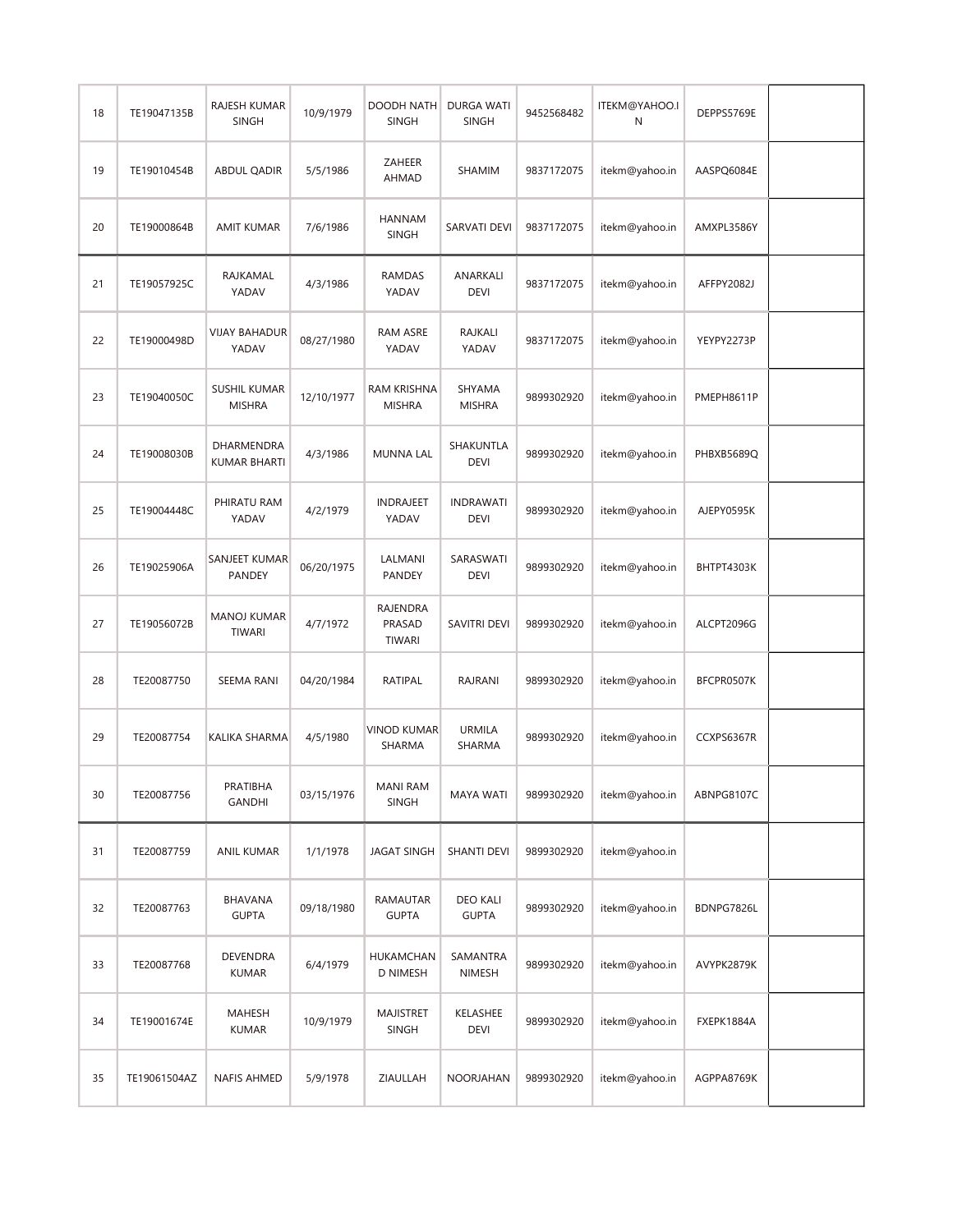| 36 |            | RAMAUTAR<br><b>SINGH</b>            | 7/4/1987   | SIYARAM                                | PREMA DEVI                     | 9899302920 | itekm@yahoo.in | FOOPS3306Q |  |
|----|------------|-------------------------------------|------------|----------------------------------------|--------------------------------|------------|----------------|------------|--|
| 37 |            | KAUSHAL<br><b>KUMAR</b><br>SHARMA   | 5/7/1970   | <b>MUNSHI LAL</b><br>SHARMA            | CHANDRO<br><b>DEVI</b>         | 9899302920 | itekm@yahoo.in | CRYPS3153F |  |
| 38 |            | <b>SUNIL MANI</b><br><b>TRIPTHI</b> | 05/27/1980 | KAILASH<br>NARAYAN<br><b>TRIPATHI</b>  | <b>SHANTI DEVI</b>             | 9899302920 | itekm@yahoo.in | FTTPA8548P |  |
| 39 |            | <b>VIPIN KUMAR</b>                  | 3/6/1979   | RAJPAL SINGH                           | PALLO DEVI                     | 9899302920 | itekm@yahoo.in |            |  |
| 40 |            | SHIPRA JAIN                         | 2/4/1987   | RAMESHWAR<br>PRASAD JAIN               | <b>BEENA JAIN</b>              | 9899302920 | itekm@yahoo.in |            |  |
| 41 |            | <b>SUNIL KUMAR</b>                  | 01/29/1981 | <b>LAL SINGH</b>                       | <b>POONAM</b><br>RANI          | 9899302920 | itekm@yahoo.in |            |  |
| 42 |            | RINKI NEHRA                         | 8/10/1985  | KARANVEER<br>SINGH NEHRA               | AMARESH<br>NEHARA              | 9899302920 | itekm@yahoo.in | AUHPN2958H |  |
| 43 |            | YOGITA KUMARI                       | 3/6/1979   | <b>SUKHBIR</b>                         | <b>KALA DEVI</b>               | 9899302920 | itekm@yahoo.in | BUHPK2050C |  |
| 44 |            | <b>VIPIN KUMAR</b>                  | 7/7/1985   | RAJENDRA<br><b>SINGH</b>               | <b>SURESH DEVI</b>             | 9899302920 | itekm@yahoo.in |            |  |
| 45 |            | POOJA                               | 7/3/1990   | <b>RAJPAL</b>                          | RAJBATI                        | 9899302920 | itekm@yahoo.in |            |  |
| 46 |            | <b>GEETA</b>                        | 8/9/1986   | <b>ROOP</b><br>BHAGWAN<br><b>SINGH</b> | <b>MUNNI DEVI</b>              | 9899302920 | itekm@yahoo.in |            |  |
| 47 |            | <b>ABHAY SINGH</b>                  | 4/2/1980   | <b>HARINATH</b><br><b>SINGH</b>        | <b>MADHURI</b><br><b>SINGH</b> | 9899302920 | itekm@yahoo.in | BLCPS9743C |  |
| 48 | TE20089522 | SUMAN<br>SHARMA                     | 3/1/1962   | DAMODAR<br>PRASAD<br>SHARMA            | DAYA<br>SHARMA                 | 9899302920 | itekm@yahoo.in | BBSPS9554F |  |
| 49 |            | <b>BRIJESH KUMAR</b>                | 3/3/1978   | RAMESH<br>CHAND                        | <b>BABITA</b>                  | 9899302920 | itekm@yahoo.in | BQAPK2662P |  |
| 50 |            | <b>KM RAJANI</b>                    | 8/7/1989   | <b>ROHTASH</b><br><b>SINGH</b>         | DEVENDRI<br><b>DEVI</b>        | 8126945173 | itekm@yahoo.in | CKFPR3666E |  |
| 51 |            | <b>KM PRIYANKA</b><br>RANI          | 7/5/1991   | RATAN SINGH                            | SANTOSH                        | 9899302920 | itekm@yahoo.in |            |  |
| 52 |            | SANJU RANI                          | 01/15/1982 | <b>HARISH</b><br>CHANDRA               | <b>HAR VIRI</b>                | 9899302920 | itekm@yahoo.in | CMUPR2981M |  |
| 53 |            | PRAGYA BOUDH                        | 08/15/1987 | YASHVIR<br><b>SINGH</b>                | <b>DHARM VATI</b>              | 9899302920 | itekm@yahoo.in | BPXPB9670J |  |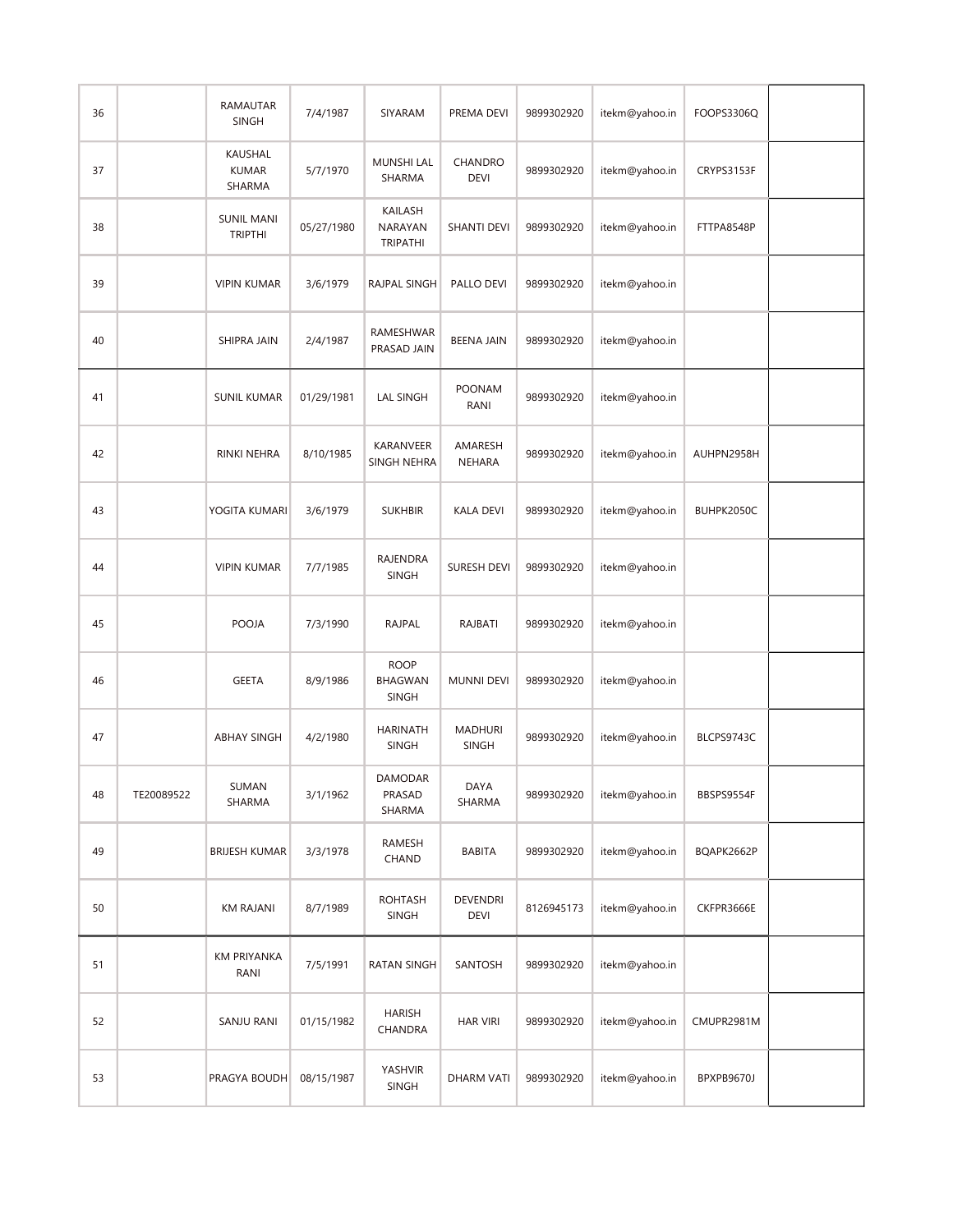| 54 | AANCHAL                            | 06/16/1987 | RISHIPAL<br><b>SINGH</b>           | <b>CHMNI</b>                     | 9899302920 | itekm@yahoo.in | CHGPA5007A |  |
|----|------------------------------------|------------|------------------------------------|----------------------------------|------------|----------------|------------|--|
| 55 | <b>SUDHA TOMER</b>                 | 2/2/1976   | RAJPAL<br><b>TOMER</b>             | KAUSHALYA<br><b>DEVI</b>         | 9899302920 | itekm@yahoo.in | AHZPC8486A |  |
| 56 | KM POOJA<br><b>GUPTA</b>           | 1/10/1977  | <b>VIJAY KUMAR</b><br><b>GUPTA</b> | SHASHI BALA<br><b>GUPTA</b>      | 9899302920 | itekm@yahoo.in | AIFPM8142C |  |
| 57 | <b>CHHAYA</b>                      | 10/15/1981 | MUNISHWER<br>DAYAL                 | <b>SUNITA</b>                    | 9899302920 | itekm@yahoo.in | BMPPC5489R |  |
| 58 | <b>KM MALINI</b><br><b>KAUSHIK</b> | 3/7/1988   | MOOLCHAND<br><b>KAUSHIK</b>        | <b>NIRDOSH</b><br><b>KAUSHIK</b> | 9899302920 | itekm@yahoo.in | ECWPK0511C |  |
| 59 | PANKAJ KUMAR<br>YADAV              | 07/15/1984 | <b>RAM PYARE</b><br>YADAV          | SUBHAWATI<br><b>DEVI</b>         | 9899302920 | itekm@yahoo.in | AGOPY3852G |  |
| 60 | POOJA RAI                          | 10/7/1993  | AMRENDRA<br><b>KUMAR RAI</b>       | SHOBHA RAI                       | 9899302920 | itekm@yahoo.in | CQIPR8678B |  |
| 61 | LALCHAND<br>YADAV                  | 1/2/1984   | <b>KAPIL DEO</b><br>YADAV          | <b>MEWATI DEVI</b>               | 9899302920 | itekm@yahoo.in | AHSPL7115Q |  |
| 62 | PARUL TYAGI                        | 1/1/1987   | DAVANAND<br><b>TYAGI</b>           | <b>KAMLA TYAGI</b>               | 9899302920 | itekm@yahoo.in | BEEPT4859M |  |
| 63 | <b>KM VANDANA</b><br>SHARMA        | 07/17/1981 | <b>RAJKUMAR</b><br>SHARMA          | <b>KUSUM</b><br>SHARMA           | 9899302920 | itekm@yahoo.in | DNYPS0845B |  |
| 64 | PRANAV SINGH                       | 2/3/1986   | RAMKARAN<br><b>SINGH YADAV</b>     | RAJIA DEVI                       | 9899302920 | itekm@yahoo.in | DKRPS6505Q |  |
| 65 | RAVI KUMAR<br><b>VERMA</b>         | 08/15/1985 | RAM PRASAD<br><b>VERMA</b>         | SUGGAN DEVI                      | 9899302920 | itekm@yahoo.in | AFAPV6567N |  |
| 66 | ARADHANA<br>PACHAURI               | 10/7/1985  | RAM PRAKASH<br>PACHAURI            | <b>KRISHNA</b><br>PACHAURI       | 9899302920 | itekm@yahoo.in |            |  |
| 67 | KM BABITA<br>RANI                  | 1/1/1978   | <b>BRIJPAL SINGH</b>               |                                  | 9899302920 | itekm@yahoo.in |            |  |
| 68 | VIJENDRA<br><b>KUMAR</b>           | 2/2/1982   | <b>MAHA VIR</b><br><b>SINGH</b>    | DHARAMWATI                       | 9899302920 | itekm@yahoo.in |            |  |
| 69 | <b>SUBHASH</b><br>CHAND            | 06/24/1987 | <b>BALBIR</b>                      | <b>USHA</b>                      | 9899302920 | itekm@yahoo.in | AYYPC4703E |  |
| 70 | ANJANA<br>SHARMA                   | 01/15/1983 | K P SHARMA                         |                                  | 9899302920 | itekm@yahoo.in | HNHPS5327H |  |
| 71 | NEELAM GIRI                        | 07/13/1986 | RAJ KISHOR<br><b>GIRI</b>          | <b>ANITA GIRI</b>                | 9899302920 | itekm@yahoo.in |            |  |